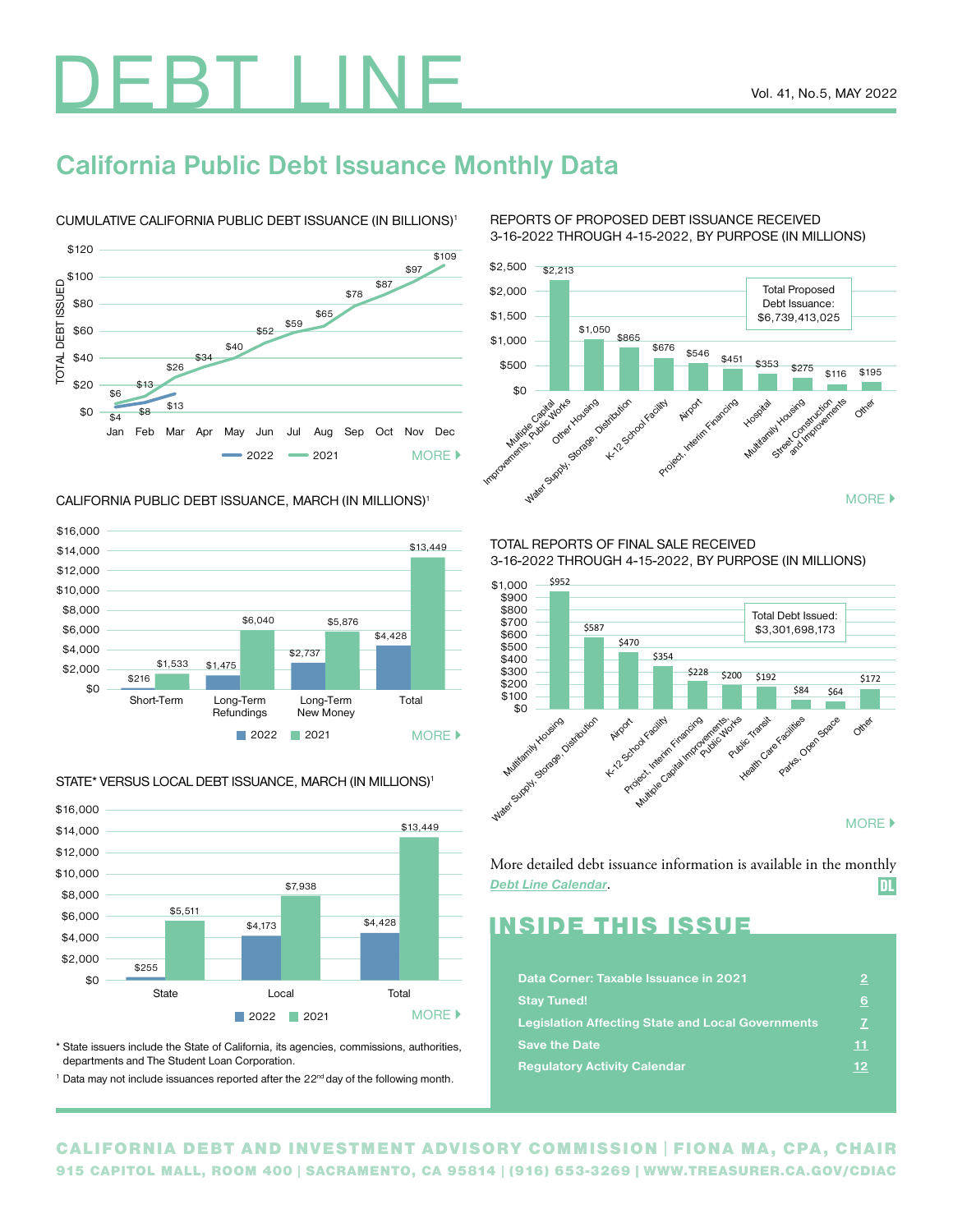# <span id="page-1-0"></span>YEARS

## **CALIFORNIA DEBT AND INVESTMENT ADVISORY COMMISSION**

#### Chair:

FIONA MA, CPA California State Treasurer

Members:

GAVIN NEWSOM Governor

BETTY T. YEE State Controller

SABRINA CERVANTES Assemblymember

COTTIE PETRIE-NORRIS Assemblymember

PATRICIA C. BATES Senator

STEVEN BRADFORD Senator

SANDIE ARNOTT Treasurer-Tax Collector County of San Mateo

LAKSHMI KOMMI Director of Debt Management City of San Diego

Executive Director: ROBERT BERRY

*Debt Line* is published monthly by the California Debt and Investment Advisory Commission (CDIAC).

915 Capitol Mall, Room 400 Sacramento, CA 95814 P (916) 653-3269 F (916) 654-7440 [cdiac@treasurer.ca.gov](mailto:cdiac@treasurer.ca.gov) [www.treasurer.ca.gov/cdiac](http://www.treasurer.ca.gov/cdiac)

*Debt Line* publishes articles on debt financing and public fund investment that may be of interest to our readers; however, these articles do not necessarily reflect the views of the Commission.

Business correspondence and editorial comments are welcome.

*All rights reserved. No part of this document may be reproduced without written credit given to CDIAC. Permission to reprint with written credit given to CDIAC is hereby granted.*

## ATA-CORN

## **Taxable Issuance in 2021**

#### *Jean Shih | Policy Research Unit*

In April 2020, the California Debt and Investment Advisory Commission (CDIAC) published an analysis of taxable issuance trends for 2019 in an article entitled "The Recent Rise of Taxables". An update was published last year that showed taxable debt issuance in California for 2020 made up almost 40% of total long-term debt issued in the state. In this review of 2021 taxable issuance, CDIAC notes that while taxable issuance reached its highest level since 2015; near the end of the year, taxable issuance started to exhibit signs of a decline in activity.

The amount of taxable issuance activity calculated for this article is based on debt issuance data reported to CDIAC that is publicly accessible online through CDIAC's **[DebtWatch](https://debtwatch.treasurer.ca.gov/)** database.<sup>1</sup> Using this data, this article examines taxable issuance trends by number of deals and issuance volume for both 2021 and the first quarter of 2022 and compares these issuance levels to previous years. In addition, this article looks at what factors may impact taxable issuance activity in 2022, including rising interest rates.

## REVIEW OF TAXABLE DEALS ISSUED IN CALIFORNIA

NUMBER OF DEALS. Public agencies in California issued a total of 313 tax-

able deals in  $2021$ ,<sup>2</sup> representing an increase of 5% over the previous year. When comparing the number of taxable deals by quarter (Figure 1), the first quarter  $(Q1)$  of 2021 had a 103% increase in the number of taxable deals compared to Q1 in 2020 (79 and 39, respectively). In March 2020, the Federal Reserve lowered interest rates, which contributed to the increase in taxable issuance activity. With the exception of Q1, the number of taxable deals issued in 2021 was lower in each quarter than in 2020.

Notably, the number of taxable deals in Q1 of 2022 was even lower than Q1 of 2020 before the Federal Reserve lowered interest rates. The Federal Reserve increased rates by one-quarter point in March 2022 and by one-half point in May. Additional rate increases are also expected in the coming months. Rising interest rates would be expected to further decrease the number of taxable deals issued in the municipal market.

In 2021, the number of deals varied between 20 to 47 deals each month (Figure 2). The peak number of deals occurred in April 2021 with 47 taxable deals, and the months with the smallest number of taxable deals were June and December with 20 and 22 taxable deals, respectively. The first three months of 2022 showed a significant drop in the number of taxable deals, with the number of taxable deals continuing to decrease in each subsequent month.

<sup>&</sup>lt;sup>1</sup> Short-term debt, PACE loans, private placements, and repeated Marks-Roos records were omitted from the analysis.

<sup>&</sup>lt;sup>2</sup> The number of deals and issuance volume calculated for this article is based on reports of final sale submitted to CDIAC as of April 25, 2022.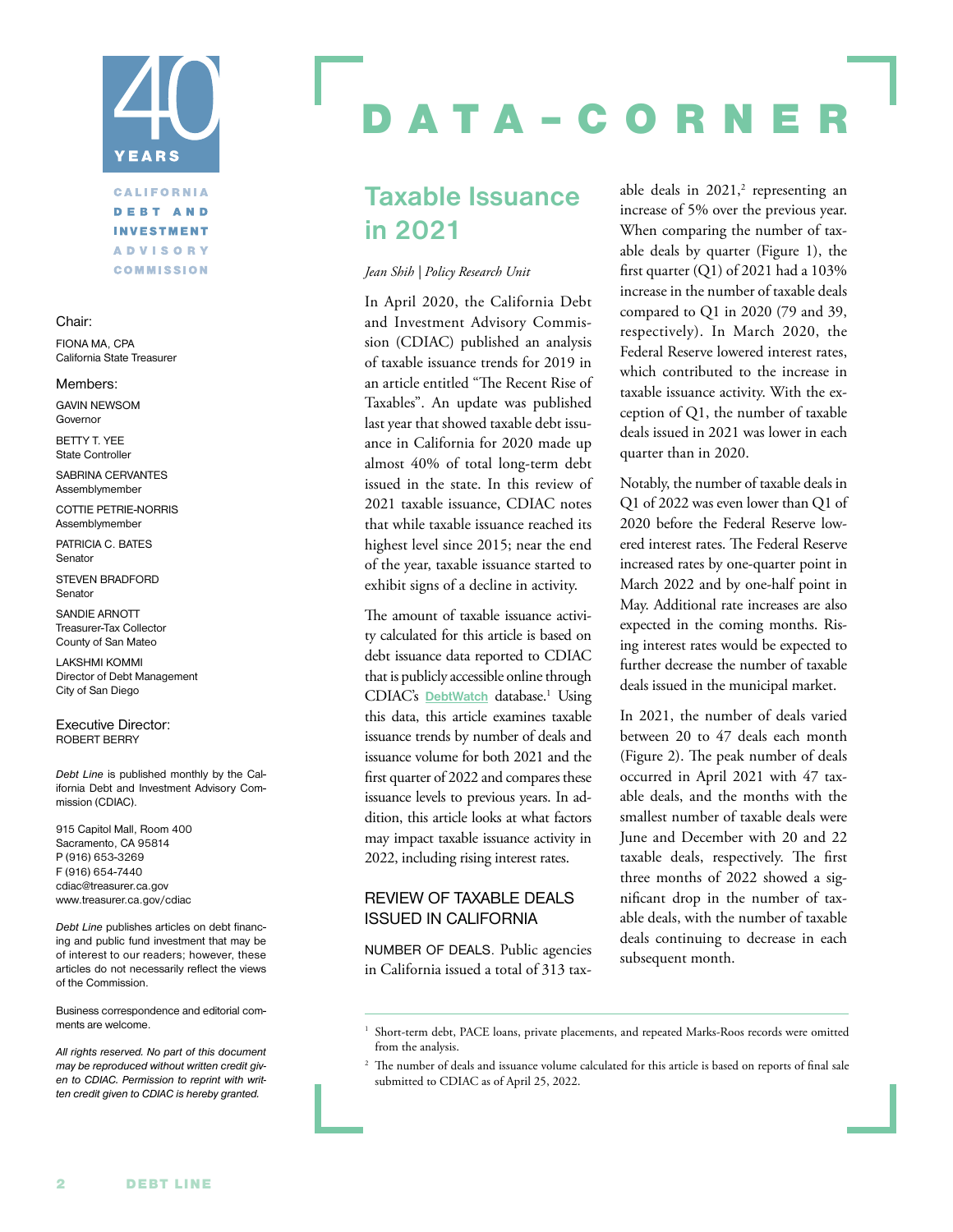#### FIGURE 1

MUNICIPAL TAXABLE ISSUANCE IN CALIFORNIA OVER TIME AS REPORTED TO CDIAC NUMBER OF TAXABLE DEALS, QUARTER 1 OF 2020 - QUARTER 1 OF 2022



#### FIGURE 2

MUNICIPAL TAXABLE ISSUANCE IN CALIFORNIA OVER TIME AS REPORTED TO CDIAC NUMBER OF TAXABLE DEALS, JANUARY 2020 - MARCH 2022 (BY MONTH)



VOLUME ISSUED. In 2021, the volume of taxable issuance exceeded the previous record set in 2020 by 13% with a total of over \$29 billion issued (Figure 3). Taxable issuance in 2021 saw a higher volume of taxable issuance compared to 2020, and each preceding year since 2015.

While March 2021 had the highest volume of total long-term issuance overall, taxable issuance peaked in December 2021 with almost \$5.4 billion issued (Figure 4). In 2021, taxable issuance exceeded tax-exempt issuance in July and December. Shortly after the start of the new year, the volume of taxable issuance declined sharply (by 86%), from \$5.4 billion issued in December 2021 to only \$760 million in January 2022. Taxable issuance continues to fall each month in 2022, and this trend is expected to continue as interest rates are increased over the course of 2022.

The number of refunding deals in each quarter in 2021 is below the number of refundings in 2020, except for Q1 in 2020 (Figure 5). Taxable refundings accounted for 67% of all taxable deals in 2021, which was only a slight decline from 2020 (70%). Thus far in 2022, refundings make up 59% of taxable deals.

## 2022 OUTLOOK

After the Tax Cuts and Jobs Act (TCJA) of 2017 eliminated tax-exempt advance refundings, there was a noticeable shift to the issuance of taxable refundings. In addition, taxable refundings became more viable when the Federal Reserve dropped interest rates to near zero in response to economic pressures and market volatility resulting from the COVID-19 pandemic in March of 2020.3 This economic environment of

```
<sup>3</sup> Kelly Joy, "Taxable Issuance in 2020," CDIAC, 2.
```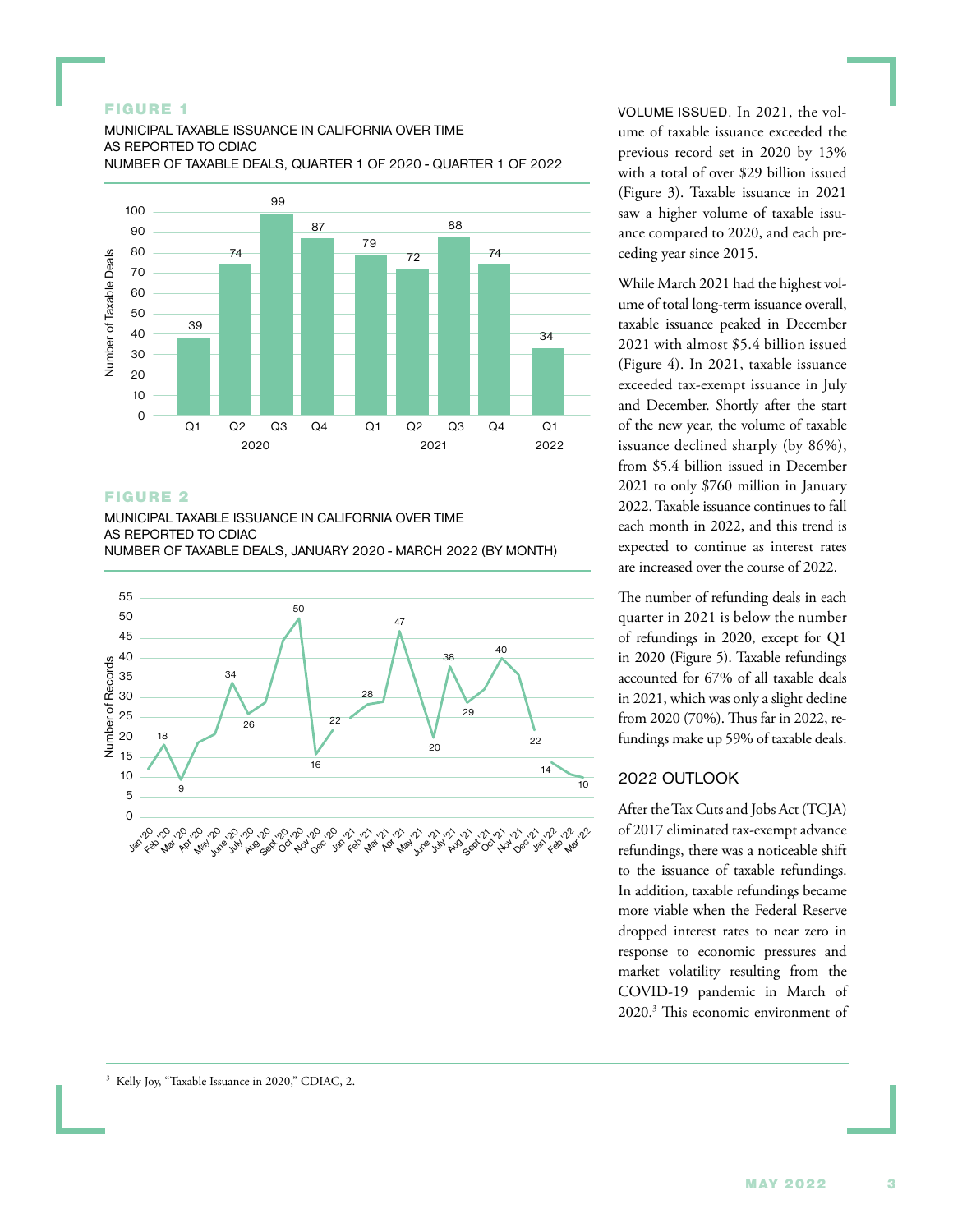#### FIGURE 3

MUNICIPAL TAXABLE ISSUANCE IN CALIFORNIA OVER TIME, AS REPORTED TO CDIAC VOLUME IN MILLIONS OF DOLLARS, 2015 - 2021



#### FIGURE 4

MUNICIPAL TAXABLE ISSUANCE IN CALIFORNIA OVER TIME, AS REPORTED TO CDIAC VOLUME IN MILLIONS OF DOLLARS, JANUARY 2021 - MARCH 2022 (BY MONTH)

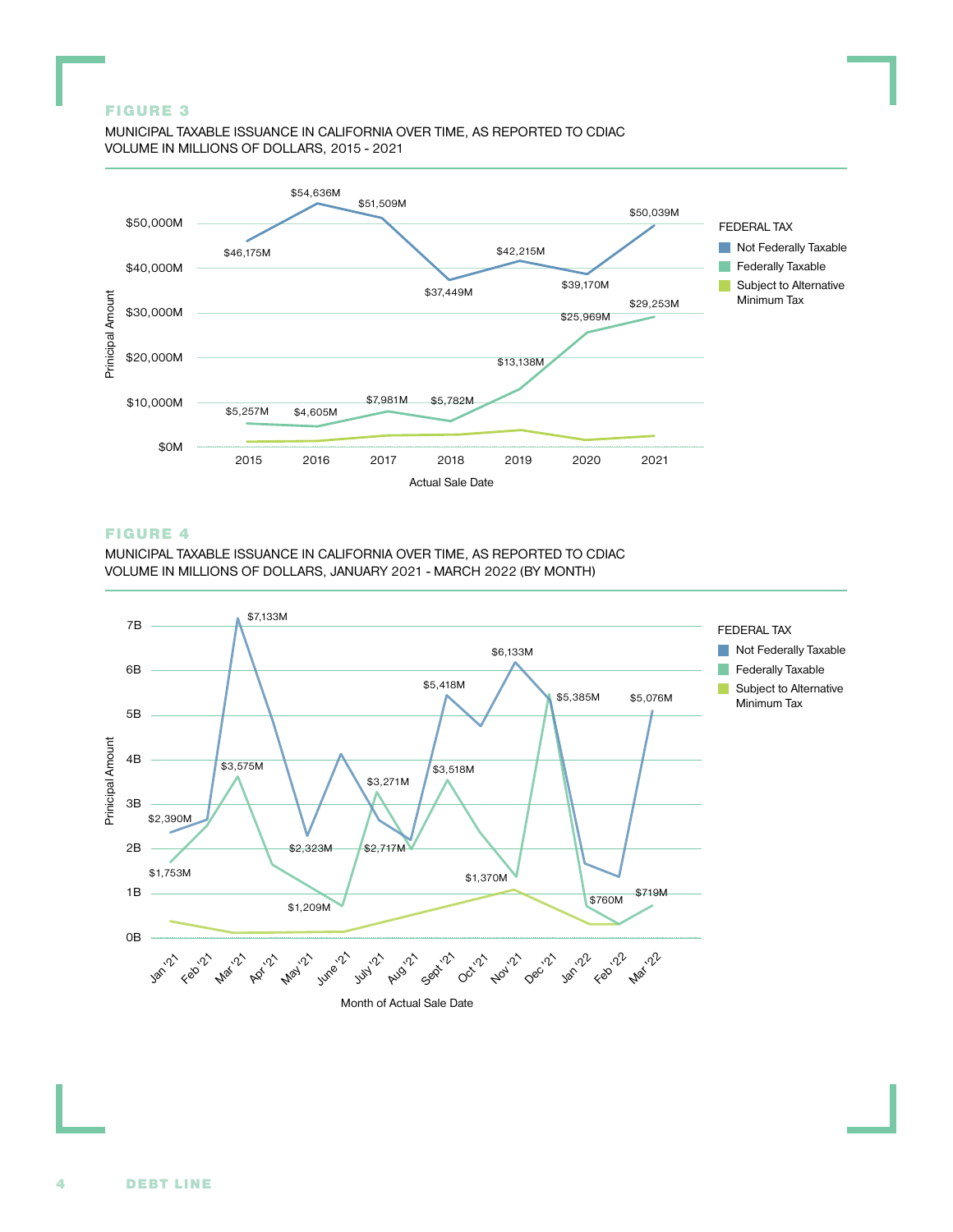#### FIGURE 5

TAXABLE REFUNDING ISSUANCE IN CALIFORNIA OVER TIME AS REPORTED TO CDIAC, NUMBER OF TAXABLE REFUNDING DEALS QUARTER 1 OF 2020 - QUARTER 1 OF 2022



extremely low interest rates continued throughout 2021.

The first quarter of 2022 has seen a substantial decline in taxable issuance in both the number of deals as well as total volume issued. The number of taxable deals was 57% lower in the first quarter of 2022 (34)<sup>4</sup> compared to the first quarter of 2021 (79). In terms of volume, taxable issuance in the first quarter of 2022 was approximately 77% lower than the first quarter of 2021. Although it can be normal for the beginning of the calendar year to have less issuance than in later quarters, supply has been especially light thus far in 2022 due to market volatility and higher interest rates.<sup>5</sup>

Following the quarter percentage point increase in interest rates in March 2022, the Federal Reserve raised rates by half a percentage rate in May, and it appears likely that similar rate hikes will follow.6 Issuance levels in the bond market are sensitive to interest rate changes, because the cost of borrowing becomes more expensive for issuers when interest rates increase. Increases in interest rates will likely strongly affect future issuance levels in the municipal market, including – and especially – taxable advance refundings. Additionally, other global factors such as fallout from the recent war in Ukraine and the recovery from the COVID-19

pandemic may have economic impacts that could further affect market conditions and issuers' decisions to issue taxable bonds.

In addition, there are two bills in Congress that may affect the future of advance refundings: Investing in our Communities Act (HR 2288), introduced on March 29, 2021, seeks to amend the Internal Revenue Code of 1986 to reinstate tax-exempt advance refunding bonds<sup>7</sup> and Lifting Our Communities through Advance Liquidity for Infrastructure Act or LOCAL Infrastructure Act (S 479) introduced on February 28, 2021, also seeks to reinstate tax-exempt advance refunding bonds.8 Both bills (HR 2288 and S 479) are currently being tracked in CDIAC's monthly Debt Line publication section "**[Federal Leg](https://www.treasurer.ca.gov/cdiac/mmra/update.pdf)[islation Affecting State and Local Gov](https://www.treasurer.ca.gov/cdiac/mmra/update.pdf)[ernments](https://www.treasurer.ca.gov/cdiac/mmra/update.pdf)**." If either of these bills were to be signed into law, there would most likely be direct impacts in the advance refunding market. This would be expected to lead to a decrease in future taxable issuance, because advance refundings could once again be issued as tax-exempt securities.

CDIAC will continue to monitor these debt issuance trends and may update this analysis as more is known about market conditions and trends for taxable issuance over the course of 2022.

<sup>&</sup>lt;sup>4</sup> This number may increase if more filings from this period are received at a later time.

<sup>5</sup> Jessica Lerner, "February Taxable Issuance Plummets 80%," *The Bond Buyer*, Published February 28, 2022, Accessed April 22, 2022, **[www.bondbuyer.com/](http://www.bondbuyer.com/news/february-taxable-issuance-plummets-80) [news/february-taxable-issuance-plummets-80](http://www.bondbuyer.com/news/february-taxable-issuance-plummets-80)**.

<sup>6</sup> Nick Timiraos, "Fed's Powell Seals Expectations of Half-Point Rate Rise in May," *The Wall Street Journal*, Updated April 21, 2022, Accessed April 22, 2022, **[www.wsj.com/articles/feds-powell-could-seal-expectations-of-half-point-rate-rise-in-may-11650533444](http://www.wsj.com/articles/feds-powell-could-seal-expectations-of-half-point-rate-rise-in-may-11650533444)**.

<sup>7</sup> U.S. Congress, House, *Investing in our Communities Act of 2021*, HR 2288, 117th Cong., 1st sess., introduced in the House March 29, 2021, **[www.con](http://www.congress.gov/bill/117th-congress/house-bill/2288)[gress.gov/bill/117th-congress/house-bill/2288](http://www.congress.gov/bill/117th-congress/house-bill/2288)**.

<sup>8</sup> U.S. Congress, Senate, *Lifting Our Communities through Advance Liquidity for Infrastructure Act (LOCAL Infrastructure Act) Act of 2021*, S 479, 117th Cong., 1st sess., introduced in the Senate February 28, 2021, **[www.congress.gov/bill/117th-congress/senate-bill/479](http://www.congress.gov/bill/117th-congress/senate-bill/479)**.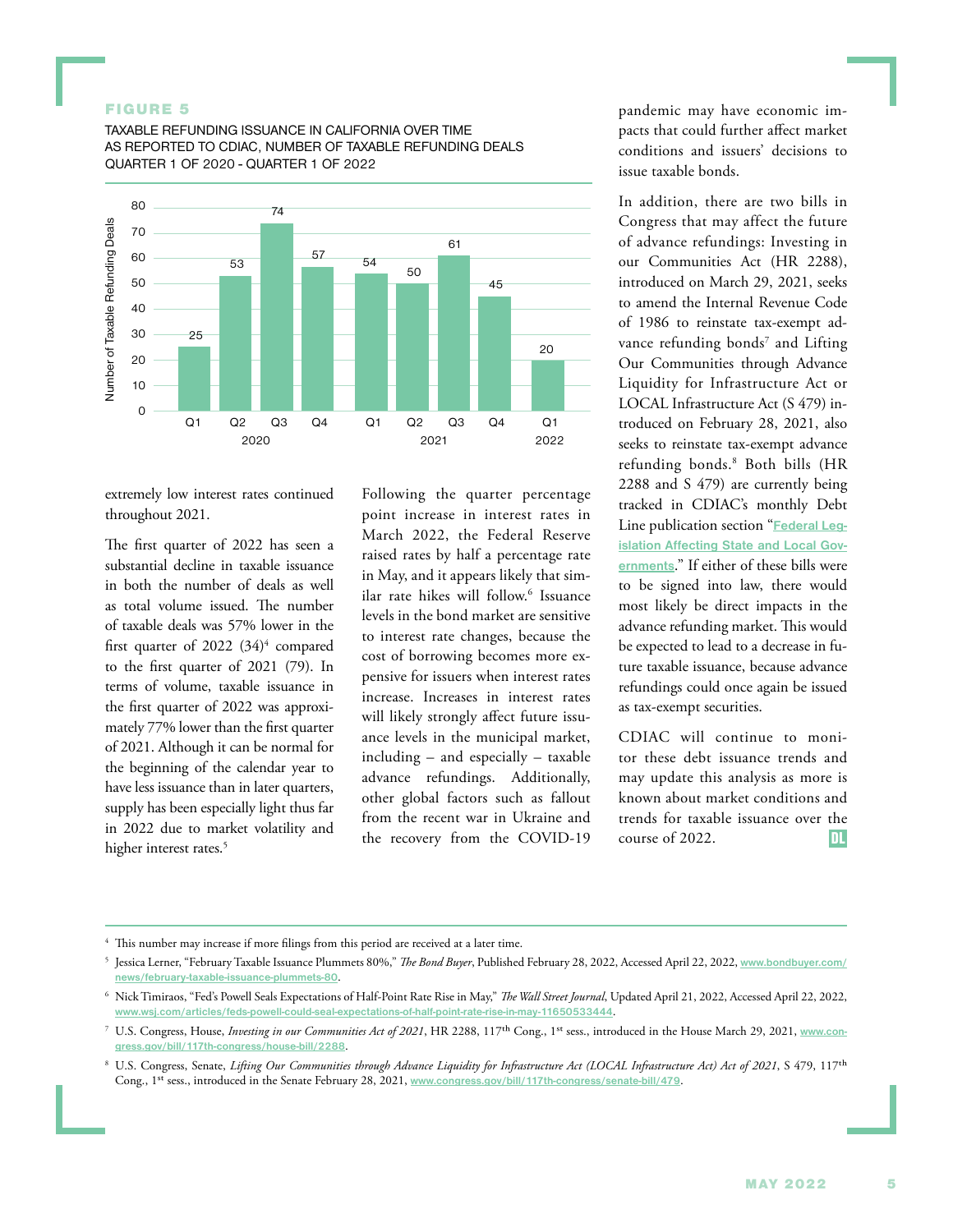## <span id="page-5-0"></span>TIMELINESS OF SUBMITTAL OF REPORTS

REPORTS OF PROPOSED DEBT ISSUANCE (RPDI)1 RECEIVED MARCH 2022



On-time 29-15 Days 14-0 Days 1-15 Days 16-29 Days 30+ Days Pre-issue Pre-issue Post-issue Post-issue Post-issue

#### REPORTS OF FINAL SALE (RFS)2 RECEIVED MARCH 2022



## DATA UNIT ACTIVITY MARCH 2022

- RECEIVED AND PROCESSED 194 RPDI
- RECEIVED AND PROCESSED 159 RFS
- RECEIVED 6 MARKS-ROOS YEARLY FISCAL STATUS REPORTS FOR FY 2020-21
- RECEIVED 0 MELLO-ROOS YEARLY FISCAL STATUS REPORTS FOR FY 2020-21
- RECEIVED 27 ANNUAL DEBT TRANSPARENCY REPORTS FOR FY 2020-21\*

DL

- <sup>1</sup> California Government Code Section 8855(i) states that the issuer of any proposed debt issue of state and local government shall, no later than 30 days prior to the sale of any debt issue, submit a report of proposed issuance to the commission by any method approved by the commission.
- <sup>2</sup> California Government Code Section 8855(j) states that the issuer of any debt issue of state or local government, not later than 21 days after the sale of the debt, shall submit a report of final sale to the commission by any method approved by the commission.
- \* As of 4/22/2022, a total of 6,721 Annual Debt Transparency Reports had been filed for the FY 2020-21 reporting period.

## **Stay Tuned!**

**CDIAC staff has been working to develop Portal, for Issuers participants to file debt issuance and ongoing annual reports. External beta testing is underway this 9th and 20th so stay tuned for upcoming when the new Data Portal will go live schedule for users of the new Data Portal.** DL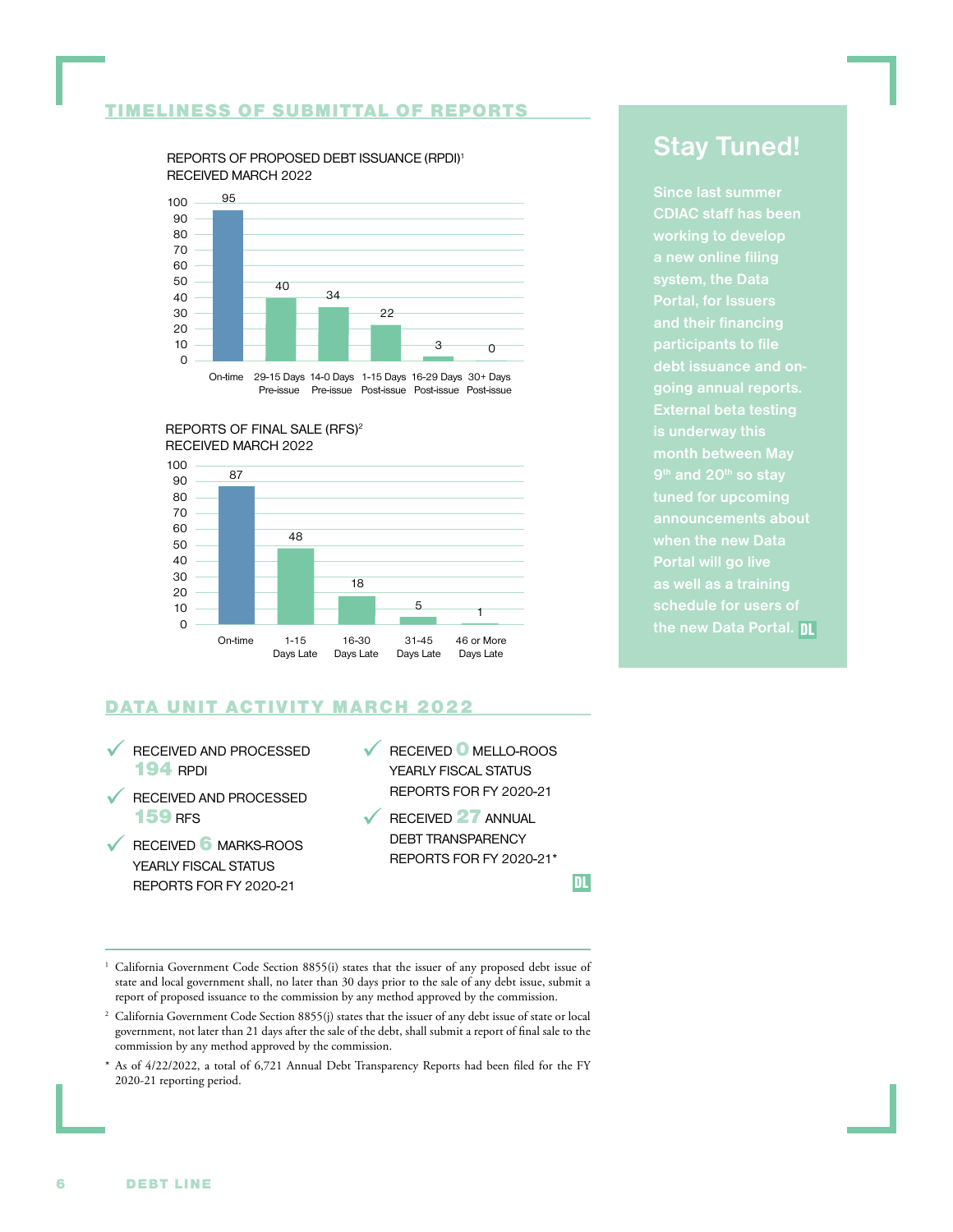## <span id="page-6-0"></span>**State Legislation Affecting State and Local Governments**

| <b>LEG TYPE</b> | <b>BILL NO.*</b> | <b>AUTHOR</b>                                                   | <b>TITLE</b>                                                                                                                                                                 | <b>INTRODUCED</b> | <b>LAST</b><br><b>AMENDED</b> | <b>LAST</b><br><b>ACTION</b> | <b>LAST</b><br><b>COMMITTEE</b>                                                 | <b>STATUS**</b> |
|-----------------|------------------|-----------------------------------------------------------------|------------------------------------------------------------------------------------------------------------------------------------------------------------------------------|-------------------|-------------------------------|------------------------------|---------------------------------------------------------------------------------|-----------------|
| GO Bonds        | <b>AB 411</b>    | Irwin                                                           | Veterans Housing and<br><b>Homeless Prevention</b><br>Bond Act of 2022                                                                                                       | 2/3/2021          |                               | 5/5/2022                     | Senate Housing,<br>Governance and<br>Finance                                    | Active          |
| Other           | <b>AB 581</b>    | Irwin                                                           | Cybersecurity                                                                                                                                                                | 2/11/2021         |                               | 5/4/2022                     | Senate<br>Governmental<br>Organization                                          | Active          |
| Other           | AB 1733          | Quirk                                                           | State bodies: open<br>meetings                                                                                                                                               | 1/31/2022         |                               | 4/20/2022                    | Assembly<br>Governmental<br>Organization,<br><b>Business and</b><br>Professions | Active          |
| Other           | AB 1765          | Nazarian                                                        | Marks-Roos Local<br>Bond Pooling Act of<br>1985: rate reduction<br>bonds: review                                                                                             | 2/2/2022          |                               | 4/28/2022                    | Assembly<br>Appropriations                                                      | Active          |
| Other           | <b>AB 1814</b>   | Grayson                                                         | Transportation<br>electrification:<br>community choice<br>aggregators                                                                                                        | 2/7/2022          |                               | 4/29/2022                    | <b>Failed Deadline</b><br>pursuant to Rule<br>61(b)(5)                          | Dead            |
| Housing         | <u>AB 1850</u>   | Ward                                                            | Public housing:<br>unrestricted housing                                                                                                                                      | 2/8/2022          |                               | 5/3/2022                     | Senate Rules                                                                    | Active          |
| Other           | <b>AB 1944</b>   | Lee and<br>Cristina Garcia                                      | Local government:<br>open and public<br>meetings                                                                                                                             | 2/10/2022         |                               | 5/5/2022                     | Assembly                                                                        | Active          |
| Housing         | <u>AB 2053</u>   | Lee and<br>Carrillo                                             | The Social Housing<br>Act                                                                                                                                                    | 2/14/2022         |                               | 4/21/2022                    | Assembly<br>Appropriations                                                      | Active          |
| Other           | AB 2063          | Berman                                                          | Density bonuses:<br>affordable housing<br>impact fees                                                                                                                        | 2/14/2022         |                               | 4/25/2022                    | Assembly<br>Appropriations                                                      | Active          |
| Other           | AB 2186          | Grayson                                                         | <b>Housing Cost</b><br><b>Reduction Incentive</b><br>Program                                                                                                                 | 2/15/2022         |                               | 5/3/2022                     | Assembly<br>Appropriations                                                      | Active          |
| Other           | AB 2237          | Friedman                                                        | Transportation planning:<br>regional transportation<br>improvement<br>plan: sustainable<br>communities strategies:<br>climate goals                                          | 2/16/2022         |                               | 4/26/2022                    | Assembly<br>Appropriations                                                      | Active          |
| Housing         | <u>AB 2305</u>   | Grayson,<br>Bloom, Daly,<br>Quirk-Silva,<br>and Robert<br>Rivas | Housing Finance:<br><b>Coordinated Housing</b><br><b>Finance Committee</b>                                                                                                   | 2/16/2022         |                               | 4/21/2022                    | Assembly<br>Appropriations                                                      | Active          |
| Investment      | <b>AB 2332</b>   | Committee on<br>Banking and<br>Finance                          | State funds:<br>investments                                                                                                                                                  | 2/16/2022         |                               | 5/4/2022                     | Senate<br>Governmental<br>Organization                                          | Active          |
| Other           | AB 2342          | Cervantes                                                       | <b>Community Economic</b><br>Resilience Fund<br>Program                                                                                                                      | 2/16/2022         |                               | 4/26/2022                    | Assembly<br>Appropriations                                                      | Active          |
| <b>Bonds</b>    | <b>AB 2387</b>   | Garcia and<br>Mullin                                            | Safe Drinking<br>Water, Wildfire<br>Prevention, Drought<br>Preparation, Flood<br>Protection, Extreme<br>Heat Mitigation,<br>and Workforce<br>Development Bond<br>Act of 2022 | 2/17/2022         |                               | 4/26/2022                    | Assembly<br>Appropriations                                                      | Active          |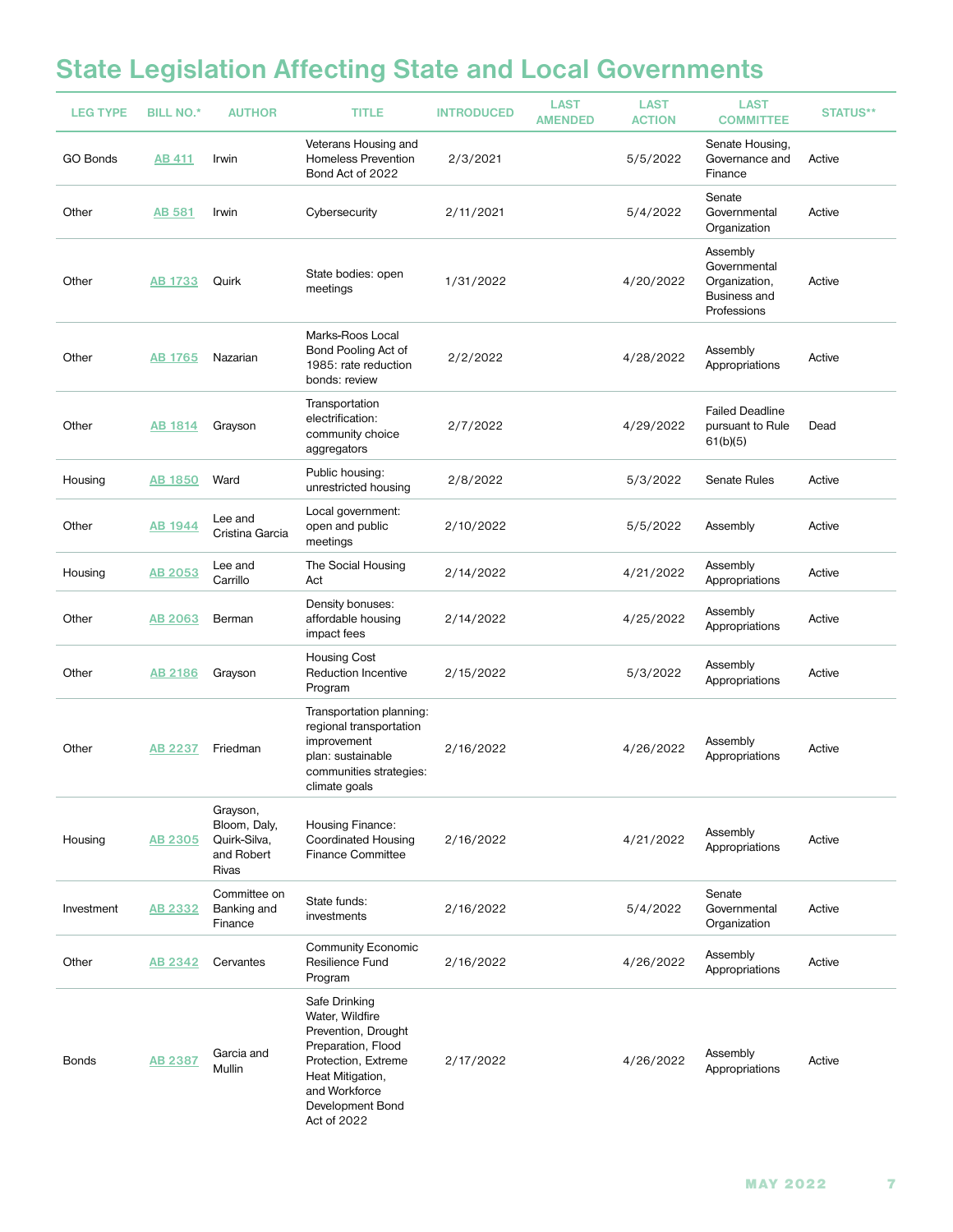## **State Legislation Affecting State and Local Governments**

| <b>LEG TYPE</b> | <b>BILL NO.*</b> | <b>AUTHOR</b>                          | <b>TITLE</b>                                                                                                      | <b>INTRODUCED</b> | <b>LAST</b><br><b>AMENDED</b> | <b>LAST</b><br><b>ACTION</b> | <b>LAST</b><br><b>COMMITTEE</b>                                 | <b>STATUS**</b> |
|-----------------|------------------|----------------------------------------|-------------------------------------------------------------------------------------------------------------------|-------------------|-------------------------------|------------------------------|-----------------------------------------------------------------|-----------------|
| Other           | AB 2625          | Ting                                   | Subdivision Map Act:<br>exemption: electrical<br>energy storage system                                            | 2/18/2022         |                               | 5/9/2022                     | Assembly                                                        | Active          |
| Housing         | <b>AB 2668</b>   | Grayson                                | Planning and zoning:<br>housing: streamlined,<br>ministerial approval                                             | 2/18/2022         |                               | 5/5/2022                     | Assembly                                                        | Active          |
| Other           | <b>AB 2780</b>   | Arambula                               | Dissolution of<br>redevelopment<br>agencies: enhanced<br>infrastructure<br>financing districts: City<br>of Selma  | 2/18/2022         |                               | 5/9/2022                     | Assembly                                                        | Active          |
| Housing         | <b>SB 1094</b>   | Becker                                 | Local planning                                                                                                    | 2/16/2022         |                               | 5/6/2022                     | Senate<br>Appropriations                                        | Active          |
| Housing         | <b>SB 1105</b>   | Hueso                                  | San Diego Regional<br>Equitable and<br>Environmentally<br>Friendly Affordable<br><b>Housing Finance</b><br>Agency | 2/16/2022         |                               | 5/9/2022                     | Senate<br>Appropriations<br>Suspense File                       | Active          |
| Investment      | <b>SB 1173</b>   | Gonzalez and<br>Wiener                 | Public retirement<br>systems: fossil fuels:<br>divestment                                                         | 2/17/2022         |                               | 5/2/2022                     | Senate<br>Appropriations<br>Suspense File                       | Active          |
| Other           | <b>SB 1275</b>   | Kamlager                               | State agencies:<br>cryptocurrency                                                                                 | 2/18/2022         |                               | 4/29/2022                    | <b>Failed Deadline</b><br>pursuant to Rule<br>61(b)(5)          | Dead            |
| Other           | <b>SB 1373</b>   | Kamlager                               | Surplus land disposal                                                                                             | 2/18/2022         |                               | 5/9/2022                     | Senate                                                          | Active          |
| GO Bonds        | <b>SB 1457</b>   | Hertzberg,<br>Caballero,<br>Portantino | Housing: California<br><b>Family Home</b><br>Construction and<br>Homeownership Bond<br>Act of 2022                | 3/23/2022         |                               | 4/25/2022                    | Senate<br>Appropriations<br>Suspense File                       | Active          |
| Other           | <b>SB 1466</b>   | Stern and<br>Portantino                | Affordable Housing<br>and Community<br>Development<br><b>Investment Program</b>                                   | 2/18/2022         |                               | 4/29/2022                    | <b>Failed Deadline</b><br>pursuant to Rule<br>61(b)(5)          | Dead            |
| Investment      | <b>SB 1489</b>   | Governance<br>and Finance              | Local Government<br>Omnibus Act of 2022                                                                           | 2/28/2022         |                               | 5/10/2022                    | Senate                                                          | Active          |
| GO Bonds        | <b>ACA 13</b>    | Mathis                                 | Water infrastructure<br>projects: minimum<br>funding requirement<br>and general obligation<br>bonds               | 3/17/2022         |                               | 4/7/2022                     | Assembly Water,<br>Parks, and<br>Wildlife, Natural<br>Resources | Active          |

\* Click through to link to the legislation. Once connected, refresh screen (F5) to view the latest amendments, votes, and status.

\*\* As of 5/11/2022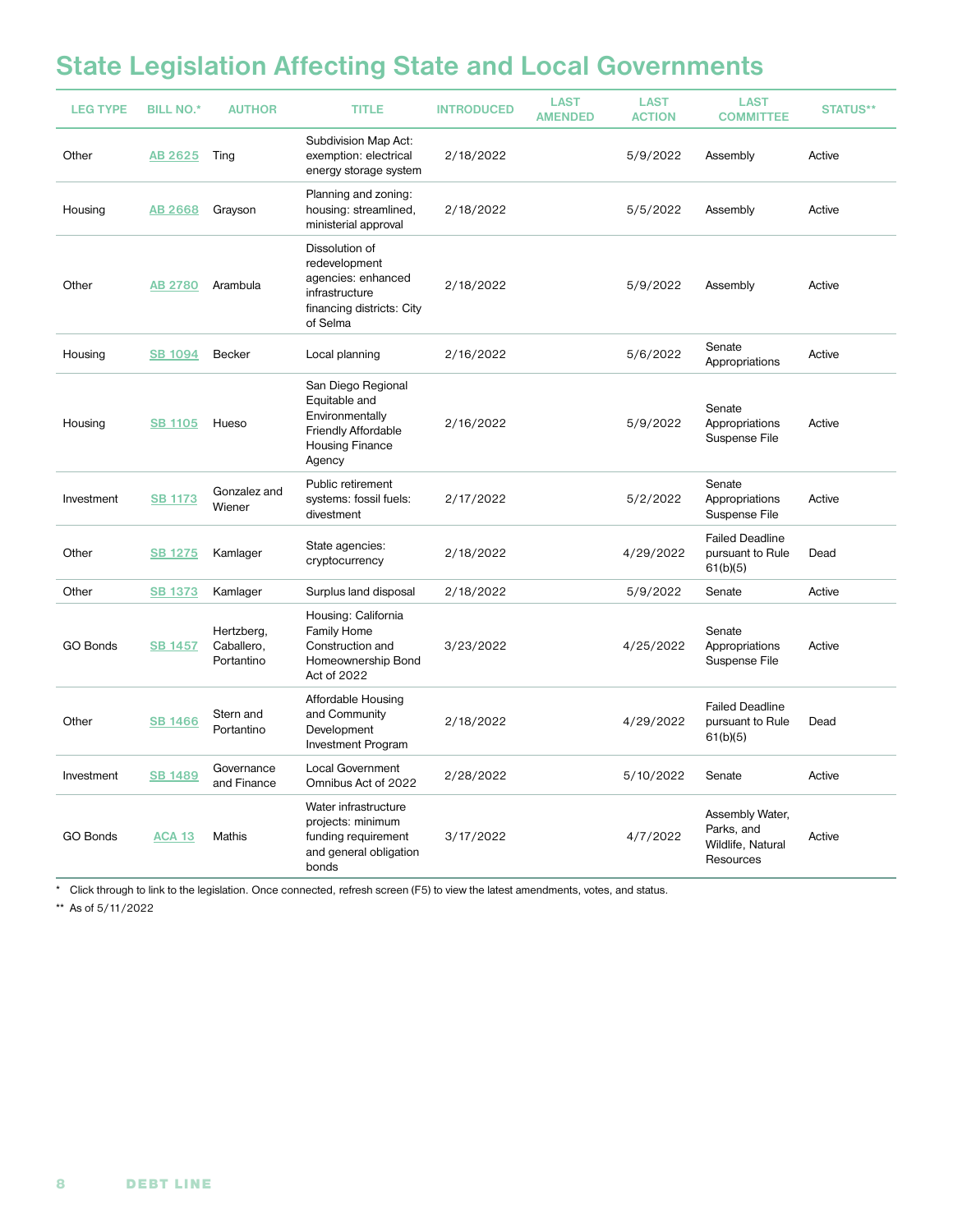## **Federal Legislation Affecting State and Local Governments**

| <b>LEG TYPE</b>    | <b>BILL NO.*</b> | <b>AUTHOR</b>     | <b>TITLE</b>                                                                  | <b>INTRODUCED</b> | <b>LAST</b><br><b>ACTION</b> | <b>LAST</b><br><b>COMMITTEE</b>                                                      | <b>STATUS**</b>          |
|--------------------|------------------|-------------------|-------------------------------------------------------------------------------|-------------------|------------------------------|--------------------------------------------------------------------------------------|--------------------------|
| Federal<br>Reserve | <b>HR 24</b>     | Massie            | Federal Reserve Transparency Act<br>of 2021                                   | 1/4/2021          | 1/4/2021                     | House Oversight and<br>Reform                                                        | Active - In<br>Committee |
| Federal<br>Budget  | <b>HR 75</b>     | <b>Buchanan</b>   | No Pay Raise for Congress Act                                                 | 1/4/2021          | 1/4/2021                     | House Administration                                                                 | Active - In<br>Committee |
| Banks              | <b>HR 154</b>    | Rush              | RESCUE Act for Black and<br><b>Community Banks</b>                            | 1/4/2021          | 1/4/2021                     | House Financial<br>Services, Ways and<br>Means                                       | Active - In<br>Committee |
| Other              | <b>HR 260</b>    | Lee               | Women and Climate Change Act<br>of 2021                                       | 1/11/2021         | 2/2/2021                     | House Energy and<br>Commerce                                                         | Active - In<br>Committee |
| Other              | <b>HR 583</b>    | Panetta           | Green Bus Tax Credit Act of 2021                                              | 1/28/2021         | 1/28/2021                    | House Ways and<br>Means                                                              | Active - In<br>Committee |
| Bonds              | <b>HR 606</b>    | Smith             | No Abortion Bonds Act                                                         | 1/28/2021         | 1/28/2021                    | House Ways and<br>Means                                                              | Active - In<br>Committee |
| Other              | <b>HR 744</b>    | Clarke            | <b>FEMA Climate Change</b><br>Preparedness Act                                | 2/3/2021          | 2/4/2021                     | House Transportation<br>and Infrastucture                                            | Active - In<br>Committee |
| Federal<br>Budget  | <b>HR 753</b>    | Gallagher         | Serve the People, Not the Swamp<br>Act                                        | 2/3/2021          | 3/22/2021                    | House Judiciary,<br>Budget, Rules,<br>Oversignt, and Reform,<br>House Administration | Active - In<br>Committee |
| Other              | <b>HR 848</b>    | Thompson          | GREEN Act of 2021                                                             | 2/4/2021          | 2/4/2021                     | House Ways and<br>Means                                                              | Active - In<br>Committee |
| Bonds              | <b>HR 894</b>    | Rosendale Sr.     | No Tax Breaks for Sanctuary Cities<br>Act                                     | 2/5/2021          | 2/5/2021                     | House Ways and<br>Means                                                              | Active - In<br>Committee |
| Other              | <b>HR 1107</b>   | Case              | <b>PLAN Act</b>                                                               | 2/18/2021         | 2/19/2021                    | House Energy and<br>Commerce                                                         | Active - In<br>Committee |
| Other              | <u>HR 1144</u>   | Kilmer            | <b>Promoting United Government</b><br>Efforts to Save Our Sound Act           | 2/18/2021         | 6/16/2021                    | Senate Environment<br>and Public Works                                               | Active - In<br>Committee |
| Bonds              | <b>HR 1396</b>   | Blumenauer        | Public Buildings Renewal Act of<br>2021                                       | 2/26/2021         | 2/26/2021                    | House Ways and<br>Means                                                              | Active - In<br>Committee |
| Other              | <u>HR 1512</u>   | Pallone           | <b>CLEAN Future Act</b>                                                       | 3/2/2021          | 3/3/2021                     | House Energy and<br>Commerce                                                         | Active - In<br>Committee |
| Federal<br>Reserve | <b>HR 1618</b>   | Cleaver           | RESPOND Act of 2021                                                           | 3/8/2021          | 3/8/2021                     | House Oversight and<br>Reform, Financial<br><b>Services</b>                          | Active - In<br>Committee |
| Other              |                  | HR 1780 Velazquez | Paris Climate Agreement Disclosure<br>Act                                     | 3/10/2021         | 3/10/2021                    | House Financial<br>Services                                                          | Active - In<br>Committee |
| Other              | <b>HR 1996</b>   | Perlmutter        | SAFE Banking Act of 2021                                                      | 3/18/2021         | 4/20/2021                    | Senate Banking.<br>Housing, and Urban<br>Affairs                                     | Active - In<br>Committee |
| <b>Banks</b>       | <b>HR 2270</b>   | <b>Williams</b>   | <b>Bank Service Company</b><br><b>Examination Coordination Act of</b><br>2021 | 3/26/2021         | 3/26/2021                    | House Financial<br>Services, Budget                                                  | Active - In<br>Committee |
| <b>Bonds</b>       | <b>HR 2288</b>   | Ruppersberger     | Investing in Our Communities Act                                              | 3/29/2021         | 3/29/2021                    | House Ways and<br>Means                                                              | Active - In<br>Committee |
| Other              | <b>HR 2989</b>   | Maloney           | Financial Transparency Act of 2021                                            | 5/4/2021          | 10/26/2021                   | Senate Banking,<br>Housing, and Urban<br>Affairs                                     | Active - In<br>Committee |
| Securities         | <b>HR 3328</b>   | Hill              | Fair Investment Opportunities for<br>Professional Experts Act                 | 5/19/2021         | 5/19/2021                    | House Financial<br><b>Services</b>                                                   | Active - In<br>Committee |
| Federal<br>Reserve | <b>HR 3571</b>   | Casten            | Climate Change Financial Risk Act<br>of 2021                                  | 5/28/2021         | 5/31/2021                    | House Financial<br>Services, Energy and<br>Commerce                                  | Active - In<br>Committee |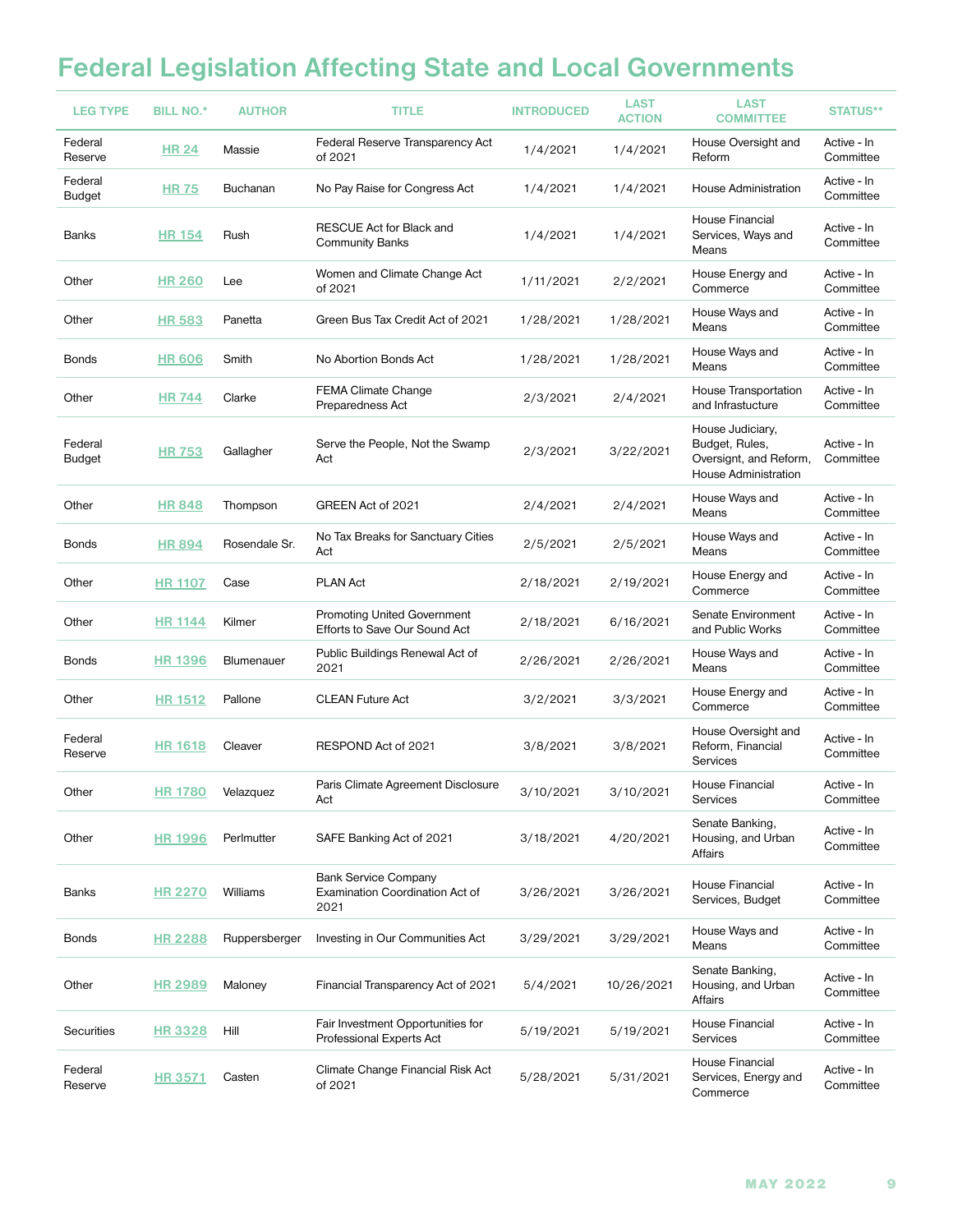## **Federal Legislation Affecting State and Local Governments**

| <b>LEG TYPE</b>    | <b>BILL NO.*</b> | <b>AUTHOR</b> | <b>TITLE</b>                                                                                                                                                       | <b>INTRODUCED</b> | <b>LAST</b><br><b>ACTION</b> | <b>LAST</b><br><b>COMMITTEE</b>                                                                                                         | <b>STATUS**</b>          |
|--------------------|------------------|---------------|--------------------------------------------------------------------------------------------------------------------------------------------------------------------|-------------------|------------------------------|-----------------------------------------------------------------------------------------------------------------------------------------|--------------------------|
| <b>Bonds</b>       | <b>HR 3633</b>   | Schneider     | Greener Transportation for<br><b>Communities Act</b>                                                                                                               | 5/28/2021         | 5/28/2021                    | House Ways and<br>Means                                                                                                                 | Active - In<br>Committee |
| <b>Bonds</b>       | <b>HR3886</b>    | Lofgren       | Clean Energy Victory Bond Act of<br>2021                                                                                                                           | 6/15/2021         | 6/16/2021                    | House Ways and<br>Means, Energy and<br>Commerce; Science,<br>Space, and Technology                                                      | Active - In<br>Committee |
| Bonds              | <b>HR4054</b>    | Kind          | Tribal Tax and Investment Reform<br>Act of 2021                                                                                                                    | 6/22/2021         | 6/22/2021                    | House Ways and<br>Means, Education and<br>Labor                                                                                         | Active - In<br>Committee |
| Bonds              | <b>HR4408</b>    | Burchett      | Carbon Capture Improvement Act<br>of 2021                                                                                                                          | 7/13/2021         | 7/13/2021                    | House Ways and<br>Means                                                                                                                 | Active - In<br>Committee |
| Housing            | <b>HR4497</b>    | Waters        | Housing is Infrastructure Act of<br>2021                                                                                                                           | 7/16/2021         | 7/22/2021                    | House Financial<br>Services, Transportation<br>and Infrastructure,<br>Education and Labor,<br>Energy and Commerce,<br>Judiciary, Budget | Active - In<br>Committee |
| Federal<br>Reserve | <b>HR 4616</b>   | Sherman       | Adjustable Interest Rate (LIBOR)<br>Act of 2021                                                                                                                    | 7/22/2021         | 3/3/2022                     | Senate Banking.<br>Housing, and Urban<br>Affairs                                                                                        | Active - In<br>Committee |
| <b>Bonds</b>       | <b>HR 6806</b>   | Blumenauer    | No Tax Subsidies for Stadiums Act<br>of 2022                                                                                                                       | 2/22/2022         | 2/22/2022                    | House Ways and<br>Means                                                                                                                 | Active - In<br>Committee |
| Other              | <b>HR 9054</b>   | McKinley      | Clean Energy Future Through<br>Innovation Act of 2020                                                                                                              | 12/28/2020        | 12/29/2020                   | House Transportation<br>and Infrastucture                                                                                               | Active - In<br>Committee |
| Other              | <u>S 280</u>     | Markey        | <b>FEMA Climate Change</b><br>Preparedness Act                                                                                                                     | 2/8/2021          | 2/8/2021                     | Senate Homeland<br>Security and<br>Governmental Affairs                                                                                 | Active - In<br>Committee |
| Banks              | <u>S 283</u>     | Markey        | National Climate Bank Act                                                                                                                                          | 2/8/2021          | 4/27/2021                    | Senate Environment<br>and Public Works,<br>Clean Air and Nuclear<br>Safety                                                              | Active - In<br>Committee |
| <b>Bonds</b>       | <u>S 479</u>     | Wicker        | LOCAL Infrastructure Act                                                                                                                                           | 2/25/2021         | 2/25/2021                    | Senate Finance                                                                                                                          | Active - In<br>Committee |
| Bonds              | S 493            | Cortez Masto  | A bill to amend the Internal<br>Revenue Code of 1986 to provide<br>for the issuance of exempt facility<br>bonds for zero-emission vehicle<br><b>intrastructure</b> | 3/1/2021          | 3/1/2021                     | Senate Finance                                                                                                                          | Active - In<br>Committee |
| Other              | S 588            | Feinstein     | Addressing Climate Financial Risk<br>Act of 2021                                                                                                                   | 3/4/2021          | 3/4/2021                     | Senate Banking,<br>Housing, and Urban<br>Affairs                                                                                        | Active - In<br>Committee |
| Federal<br>Reserve | <u>S 606</u>     | Merkley       | RESPOND Act of 2021                                                                                                                                                | 3/4/2021          | 3/4/2021                     | Senate Homeland<br>Security and<br>Governmental Affairs                                                                                 | Active - In<br>Committee |
| <b>Bonds</b>       | S 1308           | Wicker        | American Infrastructure Bonds Act<br>of 2021                                                                                                                       | 4/22/2021         | 4/22/2021                    | Senate Finance                                                                                                                          | Active - In<br>Committee |
| <b>Bonds</b>       | S 1403           | Hoeven        | Move America Act of 2021                                                                                                                                           | 4/28/2021         | 4/28/2021                    | Senate Finance                                                                                                                          | Active - In<br>Committee |
| <b>Bonds</b>       | <u>S 1676</u>    | Hassan        | Rural Broadband Financing<br><b>Flexibility Act</b>                                                                                                                | 5/18/2021         | 5/18/2021                    | Senate Finance                                                                                                                          | Active - In<br>Committee |
| Bonds              | S 1829           | <b>Bennet</b> | Carbon Capture Improvement Act<br>of 2021                                                                                                                          | 5/26/2021         | 5/26/2021                    | Senate Finance                                                                                                                          | Active - In<br>Committee |
| <b>Bonds</b>       | S 2064           | Merkley       | Clean Energy Victory Bond Act of<br>2021                                                                                                                           | 6/15/2021         | 6/15/2021                    | Senate Finance                                                                                                                          | Active - In<br>Committee |
|                    |                  |               |                                                                                                                                                                    |                   |                              |                                                                                                                                         |                          |

\* Click through to link to the legislation. Once connected, refresh screen (F5) to view the latest amendments, votes, and status.

\*\* As of 5/11/2022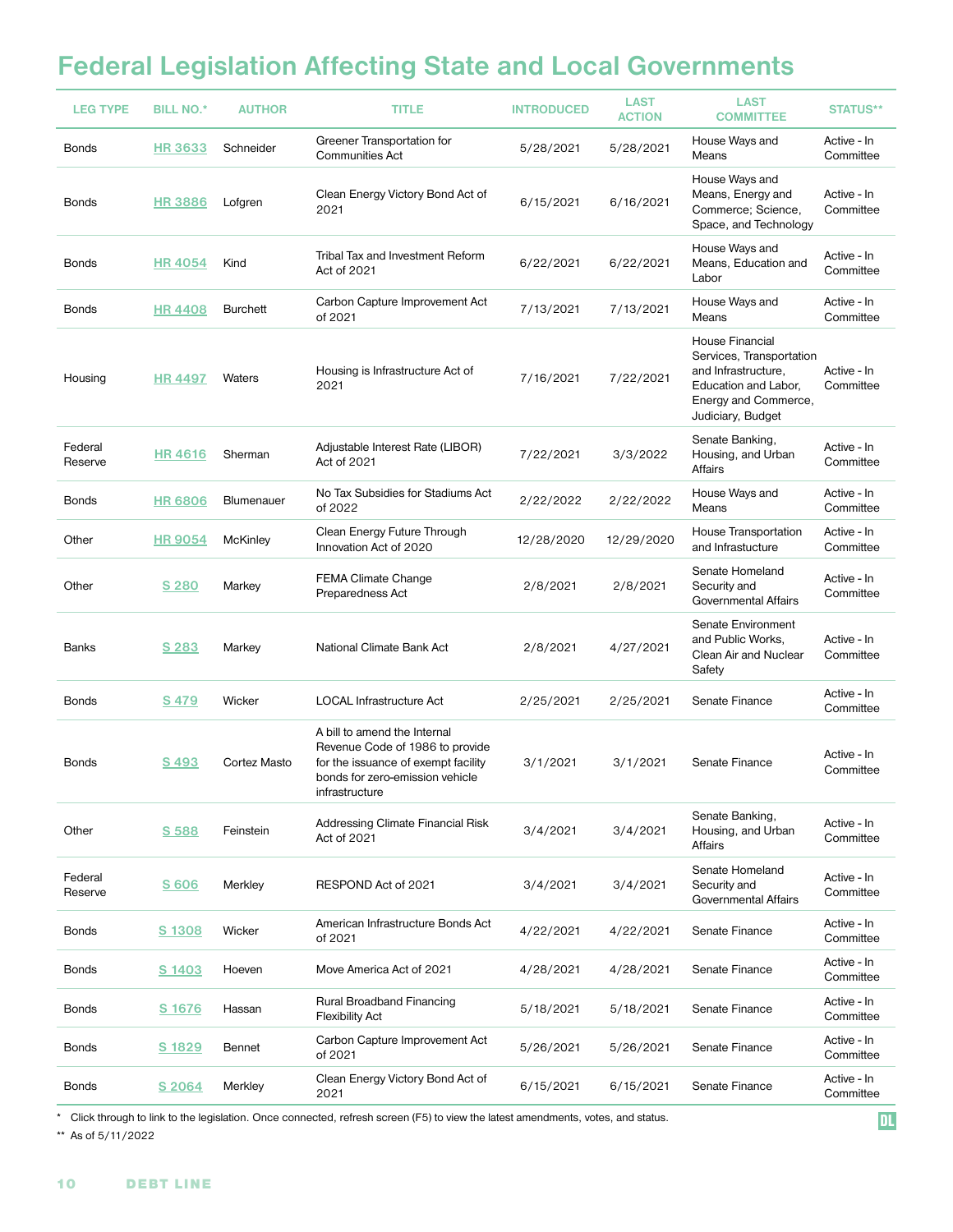# <span id="page-10-0"></span>**SAVE THE D**

## **CDIAC Webinars, Seminars, and Conferences**

## SEPTEMBER

## SEPTEMBER 12, 2022

21st Annual Pre-Conference at *The Bond Buyer*'s 30th Annual California Public Finance Conference Los Angeles, CA **[www.bondbuyer.com](http://www.bondbuyer.com)**

## SEPTEMBER 27-29, 2022

Municipal Debt Essentials Seaside, CA *More information to come*

## **Other Webinars, Seminars, and Conferences**

## MAY

## MAY 10-12, 2022

California Association for Local Economic Development Annual Conference Long Beach, CA **[www.caled.org](http://www.caled.org)**

## MAY 17-18, 2022

California Special Districts Association Special Districts Legislative Days Sacramento, CA **[www.csda.net](http://www.csda.net)**

## JUNE

JUNE 5-8, 2022

Government Finance Officers Association GFOA's Annual Conference Austin, TX **[www.gfoa.org](http://www.gfoa.org)**

## JUNE 6-9, 2022

National Association of State Treasurers Treasury Management Training Symposium San Antonio, TX **[www.nast.org](http://www.nast.org)**

#### JUNE 7-10, 2022

California Association of County Treasurers and Tax Collectors Annual Conference San Diego, CA **[www.cacttc.org](http://www.cacttc.org)**

## AUGUST

## AUGUST 7-10, 2022

Association of Public Treasurers of the United State and Canada Annual Conference Henderson, NV **[www.aptusc.org](http://www.aptusc.org)**

## AUGUST 10-12, 2022

California Association of Sanitation Agencies Annual Conference Olympic Valley, CA **[www.casaweb.org](http://www.casaweb.org)**

## AUGUST 21-24, 2022

National Association of State Auditors, Comptrollers and Treasurers Annual Conference Charleston, SC **[www.nasact.org](http://www.nasact.org)**

## AUGUST 22-25, 2022

California Special Districts Association Annual Conference and Exhibitor Showcase Palm Desert, CA **[www.csda.net](http://www.csda.net)**

## SEPTEMBER

## SEPTEMBER 7-9, 2022

League of California Cities Annual Conference and Expo Long Beach, CA **[www.calcities.org](http://www.calcities.org)**

## SEPTEMBER 12-14, 2022

*The Bond Buyer* California Public Finance Conference Los Angeles, CA **[www.bondbuyer.com](http://www.bondbuyer.com)**

## SEPTEMBER 17-21, 2022

International City/County Management Association Annual Conference Columbus, OH **[www.icma.org](http://www.icma.org)**

## SEPTEMBER 18-21, 2022

National Association of State Treasurers Annual Conference Philadelphia, PA **[www.nast.org](http://www.nast.org)**

## OCTOBER

## OCTOBER 4-7, 2022

California Association of County Treasurers and Tax Collectors Education Conference Burlingame, CA **[www.cacttc.org](http://www.cacttc.org)**